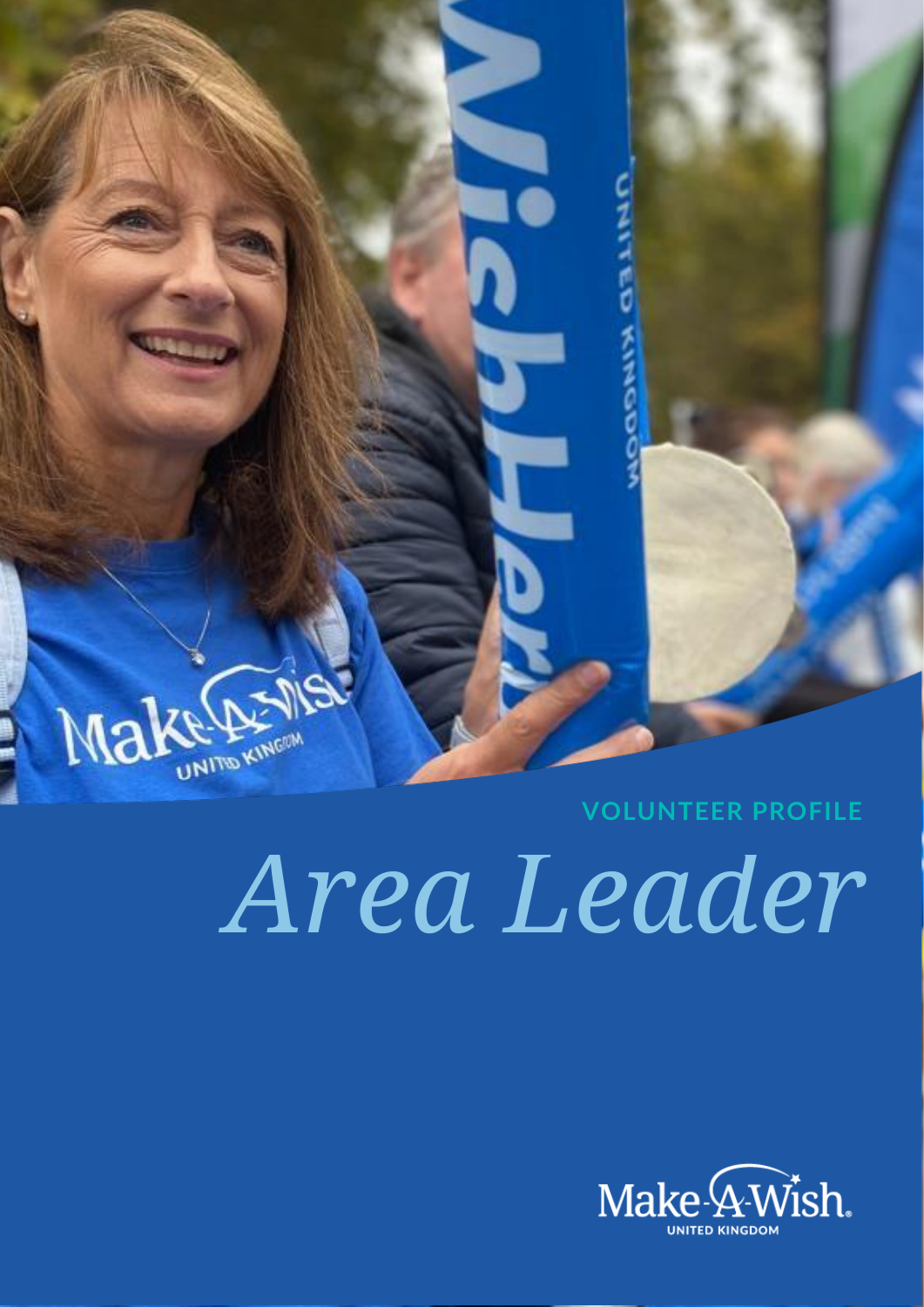

# **Volunteer Role Description** Area Leader

**More than 60,000 children in the UK have been diagnosed with a critical condition, changing their lives and the lives of their families forever.** For them, the joy of childhood is brought to an abrupt end, with treatment, hospital appointments and sleepless nights taking over.

The power of a wish revives a childhood stolen by critical illness. It brings light and joy to children and their loved ones and leaves a profound and lasting impact on all their lives.

But we can't be that light for everyone. It takes an army of volunteers like you to help these children feel like children again. Together, we have the power to **#LightUpTheDarkness.**

### **WHAT WILL I BE DOING?**



As an **Area Leader**, you will be strategically leading the Wishgranting Area. You will develop wishes in the Area to ensure we are working towards reaching every child, ensure that the Area provides good quality wishes for children, promote and maintain the policies and procedures of Make-A-Wish and proactively manage and support Community Leaders and/or Community Wish Coordinators. The core tasks for this role are based on the 6 areas of leadership and management that Make-A-Wish believes are required to motivate other adults and provide excellent wishes in your area. These are:

- 1. Providing Direction
- 2. Working with people
- 3. Achieving results
- 4. Enabling change
- 5. Using resources
- 6. Managing your time and personal skills

This is a governance role that oversees the operational delivery of wishes in your area.

# **HOW WILL I BE SUPPORTED?**



You will be supported by our Director of Wishes, Community & People and Volunteering Team, both through 1-1 communication and through an Area Leaders' network where you can share best practice and receive support from your peers. There will also be relevant support available from other members of the Staff Team. We will ensure you have the training and tools required to deliver your role and will regularly be seeking your feedback to ensure that we can deliver the support you need.

### **WHAT ARE MY CORE TASKS?**



Using the Make-A-Wish values of Be Magical, Be Inclusive and Be Inspired you will be required to do the following under each of the 6 areas of leadership and management:

### **1. Providing direction**

- 1.1. Lead by example to promote a cooperative culture of working in the Area.
- 1.2. Create a vision for the future development of the Area that aligns with the strategic objectives of Make-a-Wish.

Make-A-Wish Foundation® UK Registered Address: Make-A-Wish Foundation UK, Seventh Floor, Thames Tower, Station Road, Reading RG1 1LX make-a-wish.org.uk 01276 40 50 60 Charity Registration No. (England and Wales) 295672 / (Scotland) SC037479 Company Registration No. 2031836

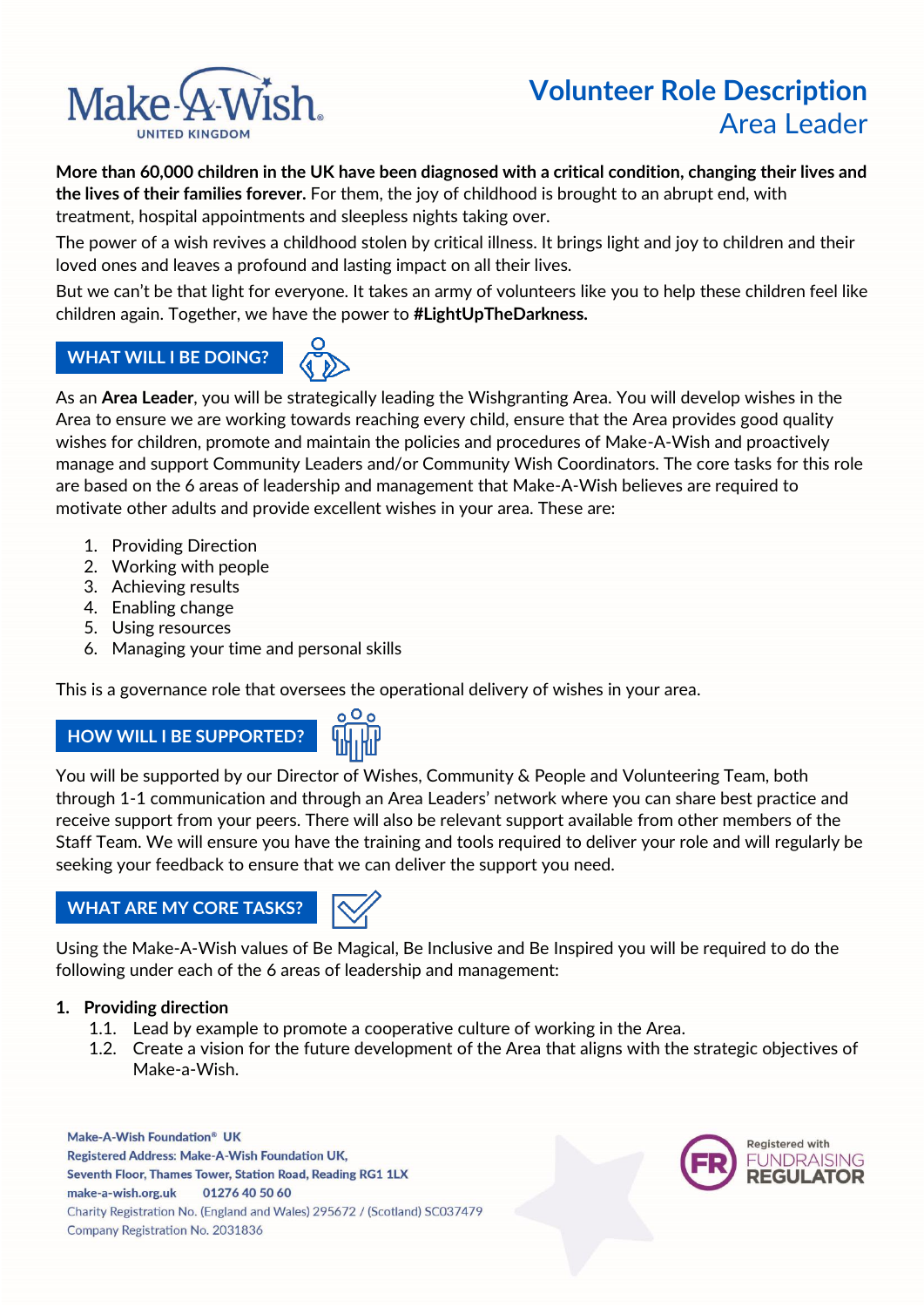

- 1.3. Develop a plan to realise the vision for the Area and work with others to implement and regularly review it.
- 1.4. Provide leadership, inspiration, and motivation for all Community Leaders and/or Community Wish Coordinators volunteering in the Area.
- 1.5. Work collaboratively with staff colleagues and advisory groups to agree priorities for the Area.
- 1.6. Ensure that everyone in the Area follows the policies and procedures of Make-a-Wish.
- 1.7. Carry out regular one-to-one meetings and support adults who report directly to you.
- 1.8. Responsible for all volunteering matters in your Area.

### **2. Working with people**

- 2.1. Manage volunteers and develop good working relationships based on trust and Make-a-Wish values with the adults within the Area and with other stakeholders.
- 2.2. Encourage Community Leaders and/or Community Wish Coordinators to manage succession planning and identify the roles that they need to make the Area work effectively and recruit suitable people into those roles.
- 2.3. Allocate tasks to people within the Area and monitor the progress of those tasks.
- 2.4. Support Community Leaders and/or Community Wish Coordinators to develop by completing formal training requirements, learning on the job, trying out new skills and addressing problems affecting performance.
- 2.5. Build a team to support all areas of volunteering in the area. i.e. recruitment, training, finances etc.
- 2.6. Create a team spirit in the Area and support the development of the team as a whole.
- 2.7. Address conflict as it occurs within the Area and reduce the likelihood of it happening through good communication and other methods.
- 2.8. Run effective team meetings in the Area and participate fully in meetings with staff colleagues and other Area Leaders.
- 2.9. Ensure that Community Leaders and/or Community Wish Coordinators perform to agreed standards and if serious problems occur, the correct procedures are followed in consultation with staff colleagues.
- 2.10. Appropriately acknowledge good work carried out in the Area (through local events and the national Make-a-Wish Reward and Recognition scheme).
- 2.11. Carry out effective reviews and re-assign or retire people if necessary.
- 2.12. Build and maintain collaborative relationships with other relevant organisations in the Area.

### **3. Achieving results**

- 3.1. Complete projects in the Area.
- 3.2. Ensure that all the initiatives in the Area are managed appropriately.
- 3.3. Ensure that there are appropriate processes in place within the Area to ensure that Wishes are delivered effectively to young people.
- 3.4. Ensure that Wishes are promoted locally within the Area to adults and young people including a focus on their needs and expectations.
- 3.5. Monitor and review the progress of Community Leaders and/or Community Wish Coordinators.
- 3.6. Resolve escalated problems and issues raised by an adult or wish child in the Area.
- 3.7. Work with Community Leaders and/or Community Wish Coordinators to continually improve the performance of all elements of Wishes within the Area.

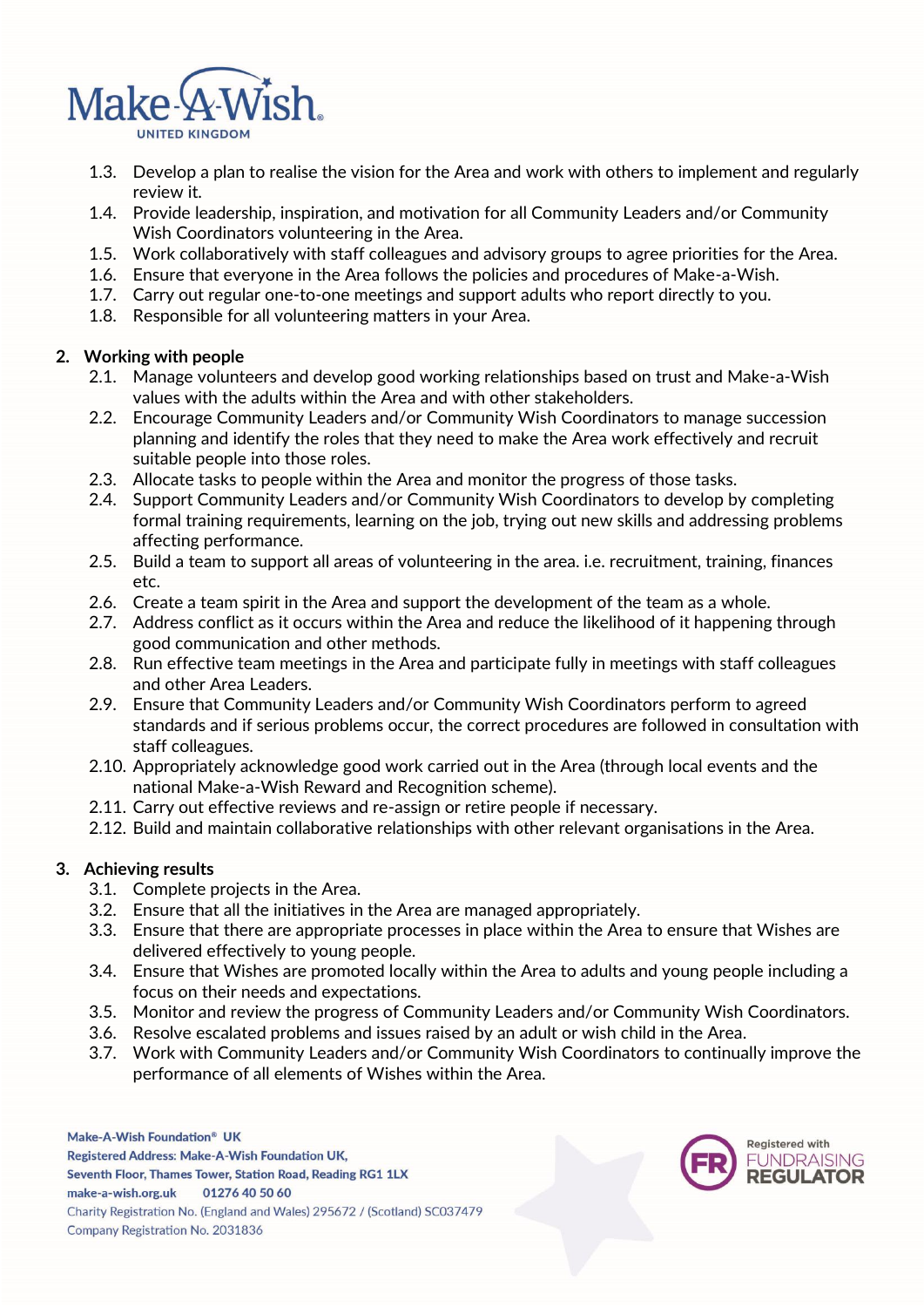

### **4. Enabling change**

- 4.1. Support and encourage adults in the Area to think of new and creative ways to improve Wishes for communities in the Area.
- 4.2. Be enthusiastic about new ideas, give constructive feedback on those ideas and encourage and support further work on them.
- 4.3. Communicate your vision for the future of the Area and lead people through changes that this vision requires.
- 4.4. Develop effective plans to implement change and then carry them out, working together with relevant members of the Area.
- 4.5. Recognise the contribution of others towards change and improvement.

### **5. Using resources**

- 5.1. Ensure that any monies (including grants) that are handled on behalf of the Area are sufficient for the work being undertaken.
- 5.2. Ensure that the health and safety of everyone involved in wishes within the Area is properly managed at all levels.
- 5.3. Make decisions about all matters within the Area based on the best available information.
- 5.4. Ensure that key knowledge within the Area is properly managed and used to improve the operation of Wishes within the Area.
- 5.5. Provide resources, support, and encouragement for teams of volunteers within the Area to work in many ways.

### **6. Managing your time and personal skills**

- 6.1. Agree realistic goals and targets with staff colleagues for the development of the Area that work towards Make-a-Wish's strategic objectives.
- 6.2. Consider the future requirements of your role then identify the skills and knowledge that you need to develop or improve and the steps that you will follow to do so.
- 6.3. Ask other adult volunteers for feedback about how you carry out your role and act on it.
- 6.4. Develop and maintain personal contacts with people both inside and outside of wishes who may be able to help you to achieve your plans for the Area.

# **WHAT SKILLS/ATTRIBUTES DO I NEED?**

We are looking for someone who:

- Understands the voluntary sector and the essential role volunteers play in delivering organisational objectives.
- Can develop and implement long-term plans that improve and expand the wishes offered to children and identify any training, resources and other needs required to undertake this work.
- Has experience of line managing volunteers within a volunteer structure.
- Can enable others to identify issues, clarify objectives, develop attainable objectives, and gain the necessary skills and confidence to work as an effective team.
- Has leadership skills and experience.
- Is able to think strategically and develop strategic plans.
- Is confident providing advice and support to others.

Make-A-Wish Foundation® UK **Registered Address: Make-A-Wish Foundation UK.** Seventh Floor, Thames Tower, Station Road, Reading RG1 1LX make-a-wish.org.uk 01276 40 50 60 Charity Registration No. (England and Wales) 295672 / (Scotland) SC037479 Company Registration No. 2031836



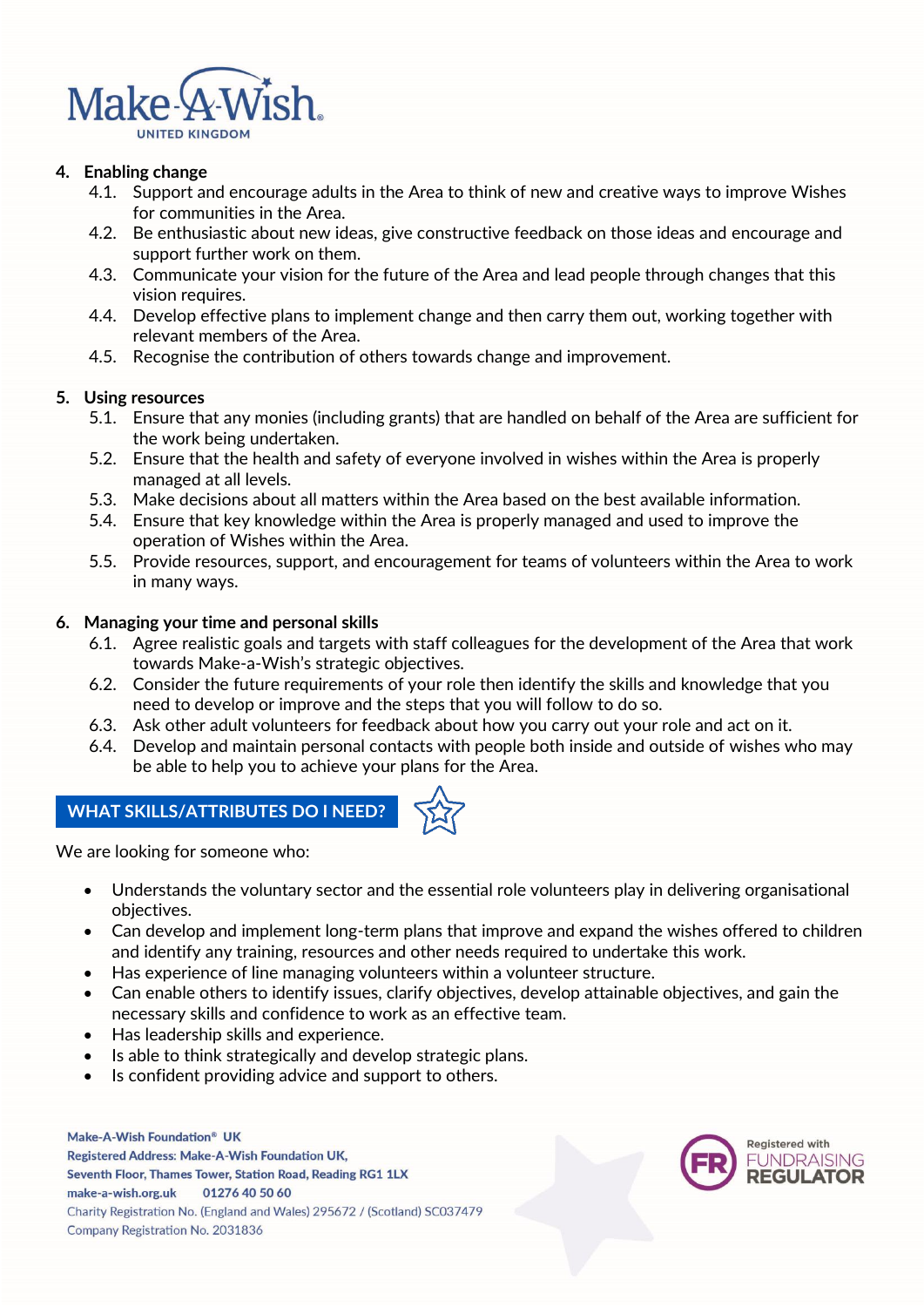

- Puts relationships at the heart of what they do; from developing effective relationships with your volunteers to being able to build strong community networks. You should be empathic and compassionate and believe in the power of communities working together.
- Is highly organised and has good time management and planning skills, but also the ability to delegate to others within the team.
- Is good with IT, with access to a smartphone/tablet/laptop (you will be required to use our systems and processes to manage your Area).
- Is a keen problem solver, able to negotiate and to think creatively and use your own initiative.
- Has great communication skills and experience of working with a range of audiences.
- Is flexible, self-motivated, energetic, enthusiastic, and passionate.

### **HOW MUCH TIME DO I NEED TO COMMIT?**



As this is a strategic role which shapes our community led approach to granting wishes, the amount of time commitment will vary throughout the year and depend on the number of volunteers in your area and their needs. We anticipate on average you will need to commit between 0-10 hours per week to deliver this role (flexibly as the role demands). There will also be 3 Area Leaders' meetings a year, over a weekend, that you will be expected to attend. The first of these to launch this exciting new role will be taking place  $1^{st}$ - $2^{nd}$ **October 2022**. Venue is TBC but will be somewhere in the Midlands.

# **WHAT DO I GAIN?**



You will help create and maintain a community model to support the delivery of wishes within your Area. Through your leadership and support, local volunteers will be making the wishes of critically ill children come true in your area and making a difference not just to their lives, but to that of their family members. A wish builds resilience, confidence, hope and aspirations within the wish child, as well as creating lasting memories. In addition, you will:

- Be part of the national Make-A-Wish UK team and community
- Be bringing your community to life around a fantastic cause
- Be impactful, by using your own skills and expertise and develop new skills and knowledge
- Receive the training and support to empower you to deliver

### **WHERE WILL I BE BASED?**

You will be able to deliver this role from home and within your own community. How you deliver meetings/training with your team will be at your discretion; this could be in person or virtually and we will ensure you have the tools to be able to do this. Area Leaders' network meetings and training will be delivered via Zoom/Teams to ensure accessibility across the United Kingdom. Periodically, we will also have in-person meetings.

Make-A-Wish Foundation® UK Registered Address: Make-A-Wish Foundation UK, Seventh Floor, Thames Tower, Station Road, Reading RG1 1LX make-a-wish.org.uk 01276 40 50 60 Charity Registration No. (England and Wales) 295672 / (Scotland) SC037479 Company Registration No. 2031836